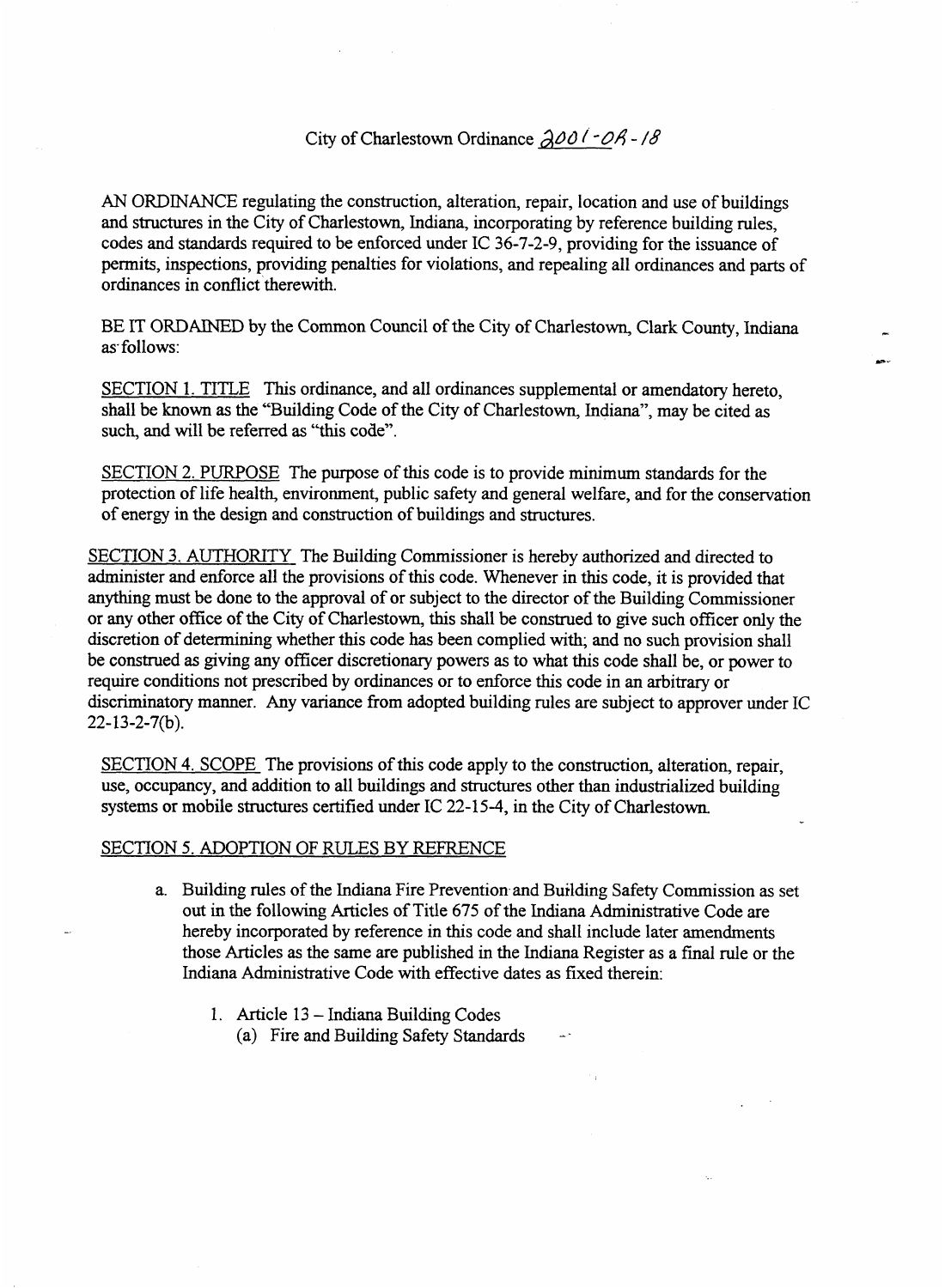- 2. Article 14 -Indiana Residential Code
- 3. Article 16 Indiana Plumbing Code
- 4. Article **17** Indiana Electrical Code
- 5. Article 18 Indiana Mechanical Code
- 6. Article 19 Indiana Energy Conservation Code
- 7. Article 20 Indiana Swimming Pool Code
- **8.** Article **22** Indiana Fire Code (a) Fixed Building Safety Standards
- b. Copies of adopted building rules, codes and standards are on file in the Office of Development.

SECITON 6. APPLICATION FOR PERMITS No building permit shall be issued for foregoing purposes, unless the application for permit is accompanied by a plat or sketch of the proposed location showing lot boundaries, and by plans and specifications showing the work to be done. In addition, a copy of a Design Release, issued by the State Building Commissioner and the State Fire Marshal pursuant to IC 22-15-3-1, shall be provided to the Building Commissioner before issuance of a permit for construction cover by such Design Release.

SECTION **7.** PERMIT REQUIRED **A** permit shall be obtained before beginning construction, alteration, or repair of any building or structure, the cost of which exceeds (suggest about five hundred dollars) (\$500), using forms furnished by the Building Commissioner, **and** all fees required by this code shall be paid to the City of Charlestown through the Office of the Clerk Treasurer.

SECTION **8.** OTHER ORDINANCES All **work** done under any permit shall be in full compliance with all other ordinances pertaining thereto, and in addition to the fees for permits, there shall be paid the fees prescribed in such ordinances.

SECTION 9. FEES All fees shall be assessed in accordance with the appropriate permit fee schedule **as** required in City of Charlestown Ordinance 1999-4.

SECTION 10. REVIEW OF APPLICATION Prior to the issuance of any building permit, the Building Commissioner shall:

a. Review all building permit applications to determine full compliance with the provisions **of** ths code.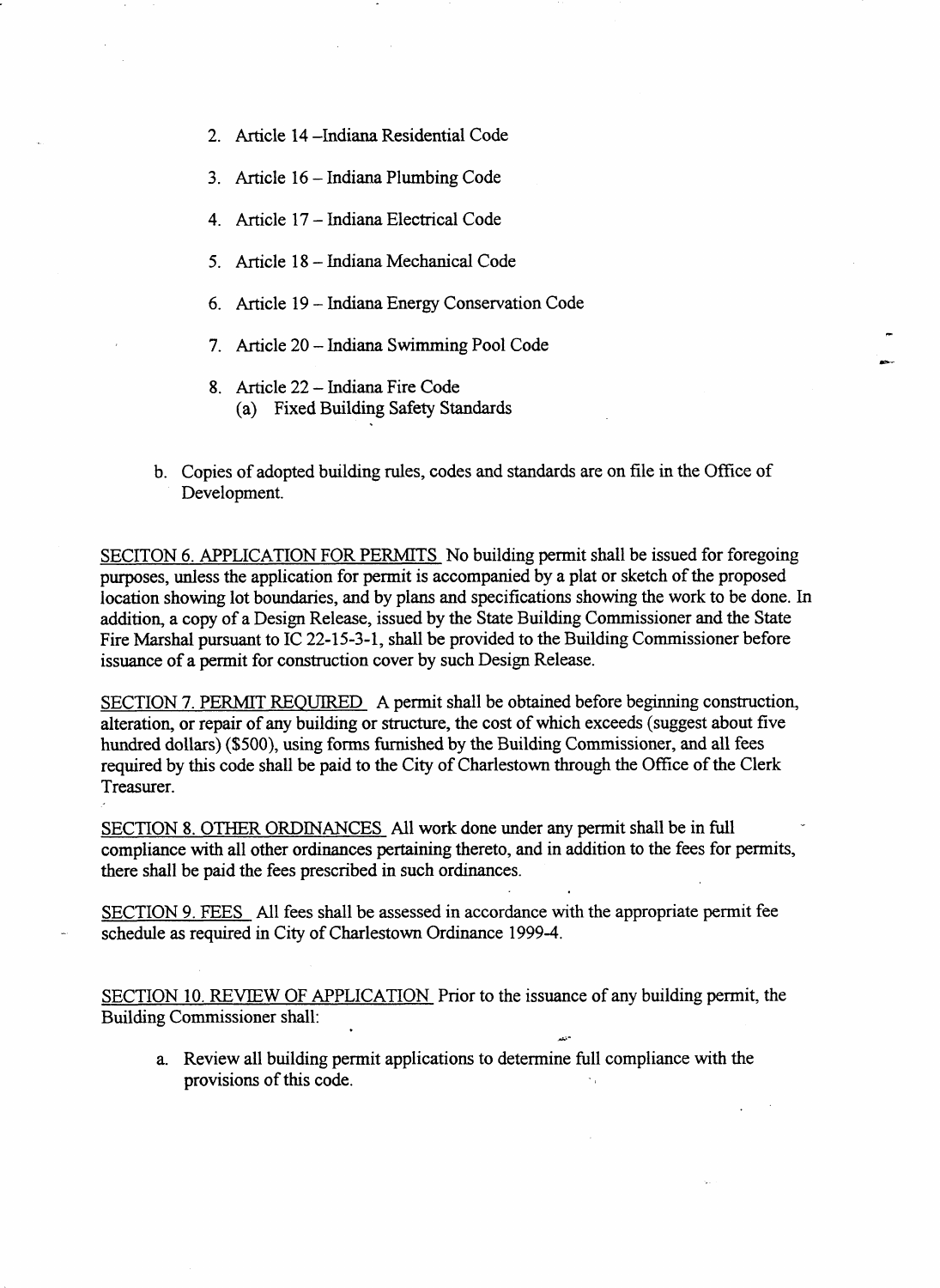- b. Review all building permit applications for new construction or substantial improvements to determine whether proposed building sites will be reasonable safe from flooding.
- c. Review building permit applications for major repairs within the flood plain area having special flood hazards to determine that the proposed repair (1) uses construction materials and utility equipment that are resistant to flood damage, and (2) uses construction methods and practices that will minimize flood damage.
- d. Review building permit applications for new construction or substantial improvements within the flood plain area having special flood hazards to assure that the proposed construction (including) prefabricated and mobile homes) (1) is protected against flood damage, (2) is designed (or modified) and anchored to prevent flotation, collapse, or lateral movement of the structure, flood damage, and (3) uses construction methods and practices that will minimize flood damage.

SECTION 11. INSPECTIONS After the issuance of any building permit, the Building Commissioner shall make, or shall cause to be made, inspections of the work being done **as** are necessary to insure full compliance with the provisions of this code and the terms of the permit. Re-inspections of work found to be incomplete or not ready for inspection are subject to assessment of re-inspection fees **as** prescribed in this code.

\*SECTION 12. INSPECTION ASSISTANCE The Chief of the Fire Department, or his designated representative, shall assist the Building Commissioner in the inspection of fire suppression, detection and alarm systems and shall provide reports of such inspection to the Building Commissioner.

SECTION 13. ENTRY Upon presentation of proper credentials, the Building Commissioner or his duly authorized representatives may enter at reasonable times any building, structure or premises in the jurisdiction of the City of Charlestown to perform any duty imposed upon him by this code.

SECTION 14. STOP ORDER whenever any work is being done contrary to the provisions of this code, the Building Commissioner may order the work stopped by notice in writing served on any **persons** engaged in the doing or causing such work to be done, and any such persons shall for with stop such work until authorized by the Building Commissioner to proceed with the work.

SECTION 15. CERTIFICATE OF OCCUPANCY No certificate of occupancy for any building or structure constructed after the adoption of this code shall be issued unless such building or structure **was** constructed in compliance with the provisions of this code. It shall be unlawful to occupy any such building or structure unless a full, partial, or temporary certificate of occupancy has been issued by the Building Commissioner.

لمبين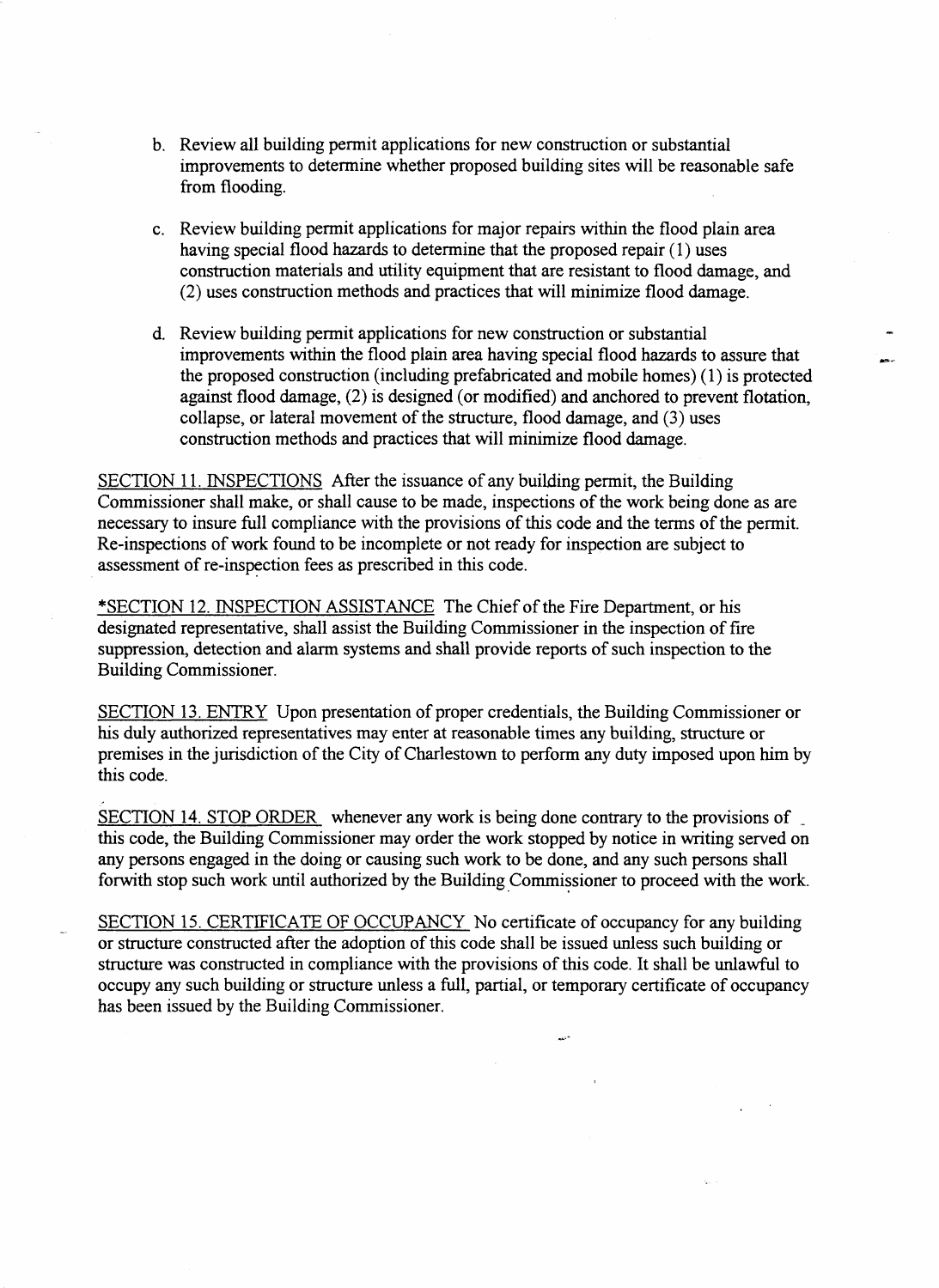occupy any such building or structure unless a full, partial, or temporary certificate of occupancy has been issued by the Building Commissioner.

SECTION 16. WORKMANSHIP All work on the construction, alteration, and repair of buildings and other structures shall be performed in a good and workmanlike manner according to accepted standards and practices in the trade.

SECTION 17. VIOLATIONS It shall be unlawful for any person, **firm** or corporation, whether as owner, lessee, sub-lessee, or occupant, to erect, construct, enlarge, alter, repair, improve, remove, convert, demolish, equip, use, occupy or maintain any building or structure, other than fences, in the jurisdiction of the City of Charlestown or cause or permit the same to be done, contrary to or in violation **of** the provisions of this code.

SECTION 18. RIGHT OF APPEAL All persons shall have the right to appeal any order of the Building Commissioner first through the City of Charlestown and then to the Fire Prevention and Building Safety Commission of Indiana in accordance with the provisions of IC 22-13-2-7 and IC  $4-21.5-3-7.$ 

SECTION 19 REMEDIES The Building Commissioner shall in the name of the City of Charlestown bring actions in the Courts of the City of Charlestown or Courts of Clark County, Indiana for mandatory and injunctive relief in the enforcement of and to secure compliance with any other order or orders made by the Building Commissioner, and any such action for mandatory injunctive relief may be joined with an action to recover the penalties provided for in this code.

SECTION 20. PENALTIES If any person, firm or corporation shall violate any of the provisions of this code, or shall do any act prohibited herein, or shall fail to perform any duty lawfully enjoined, within the time prescribed by the Building Commissioner, or shall fail, neglect or refuse to obey any lawful order given by the Building Commissioner in connection with the provisions of this code for each such violation, failure or refusal, such person, firm or corporation shall be fined in any sum not less than \$100 Dollars, nor more than \$1000 Dollars. Each day of such lawful activity as is prohibited by the first sentence of this section shall constitute a separate offense.

SECTON 21. EFFECTIVE DATE This code shall be in full force and effect from and after its adoption, approval by the Fire Prevention and Building Safety commission of Indiana, and publication as required by law.

I

/Date: *8/c* 

Robert Hall, Mayor, City of Charlestown

/Date: *8/28/01*  Attest: omer

Donna Coomer, Clerk Treasurer, City of Charlestown